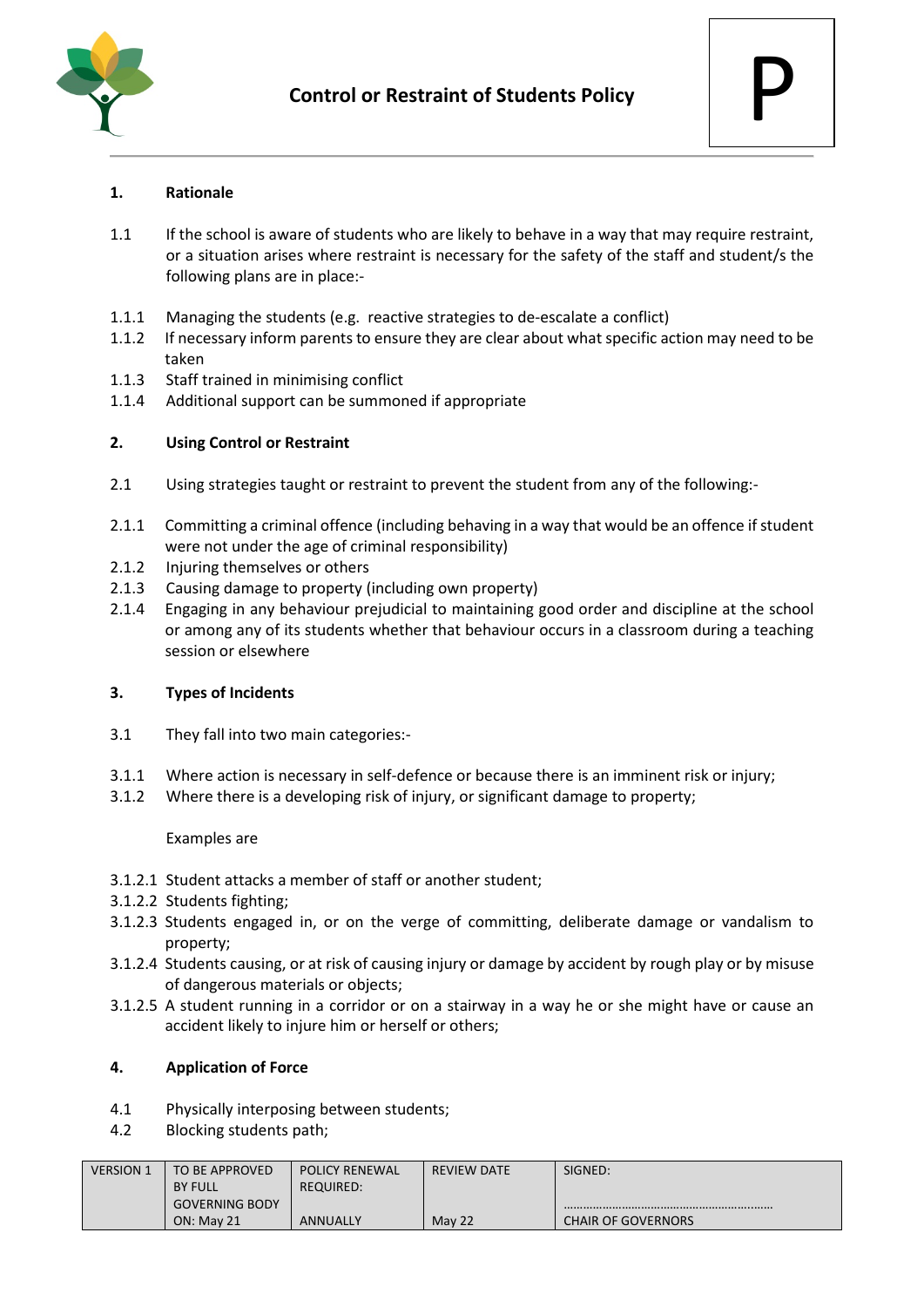

- 4.3 Holding;
- 4.4 Leading by the arm or hand;
- 4.5 Shepherding student away by a hand in the centre of the back.
- 4.6 Staff must **NOT**:-
- 4.6.1 Hold a student around the neck or collar or anyway that may restrict breathing;
- 4.6.2 Slapping, punching or kicking a student;
- 4.6.3 Twisting or forcing a limb against a joint;
- 4.6.4 Tripping a student;
- 4.6.5 Holding a student by the ear or hair;
- 4.6.6 Holding a student face down on the ground.
- 4.7 Staff should always avoid touching or holding a student in a way that might be considered indecent.

## **5. Recording Incidents**

- 5.1 School has to keep an up-to-date record of all such incidents logged via PRS and passed to Designated Safeguarding Lead (DSL) / House Pastoral Manager (Deputy DSL). This should include:-
- 5.1.1 Name(s) of students involved and where incident took place;
- 5.1.2 Name(s) of any other staff or students who witnessed the incident;
- 5.1.3 The reason force was necessary (eg. to prevent injury to student, another student or member of staff);
- 5.1.4 How the incident began and progressed including details or students behaviour, what was said by each party, the steps taken to defuse or calm the situation, the degree of force used, how it was applied and for how long?
- 5.1.5 Student's response and outcome of the incident;
- 5.1.6 Details of any injury suffered by the student, another student, or a member of staff and any damage to property.
- 5.1.7 This should be recorded on a PRS and passed to DSL.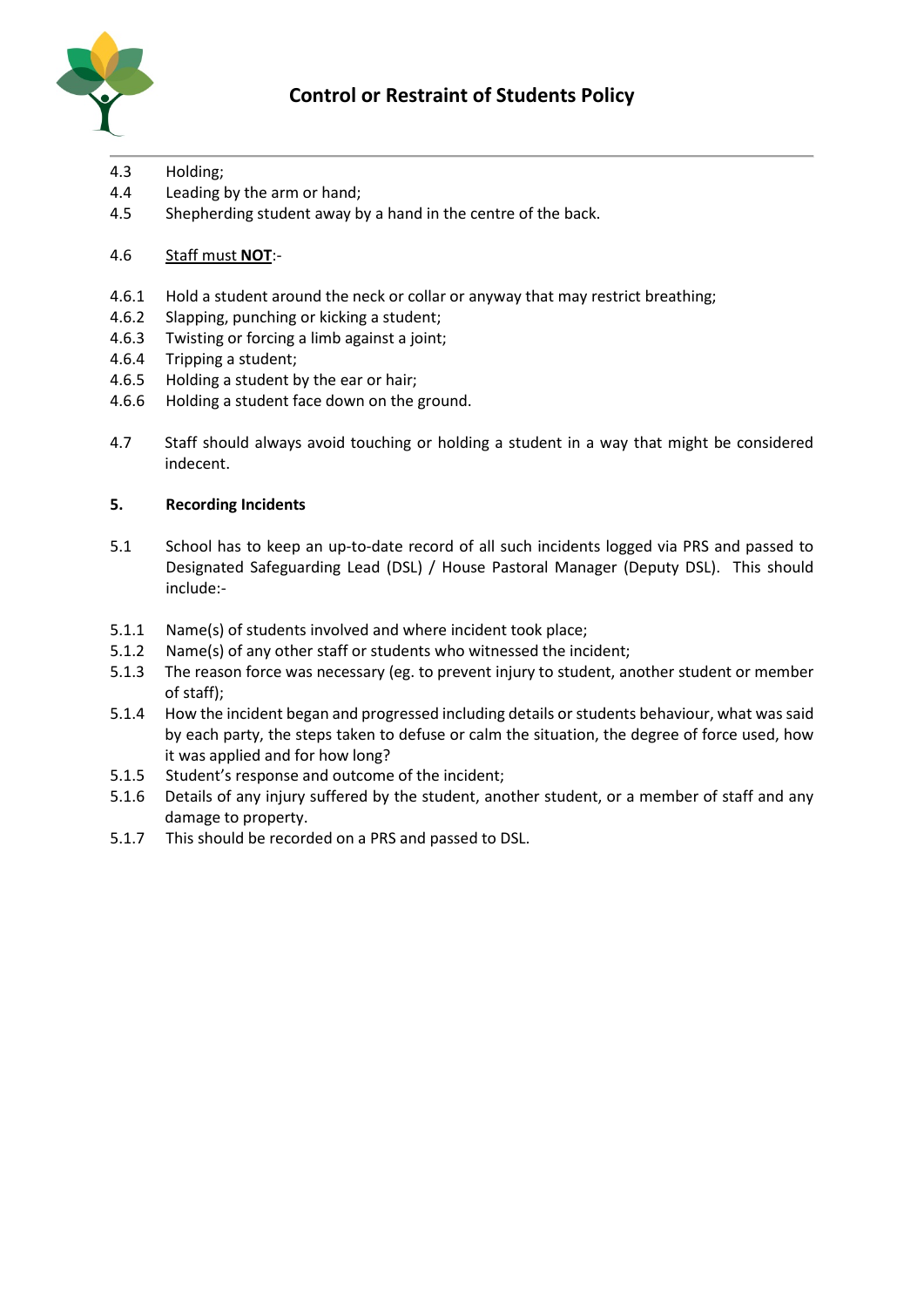

# Control and Restraint REPORT FORM

|          | Name of Person completing form: |       |  |
|----------|---------------------------------|-------|--|
| Position |                                 | Date: |  |
| held:    |                                 |       |  |

| Names of student(s) involved and location of incident:                                |
|---------------------------------------------------------------------------------------|
|                                                                                       |
|                                                                                       |
|                                                                                       |
| Name(s) of witnesses (staff and students)                                             |
|                                                                                       |
|                                                                                       |
|                                                                                       |
|                                                                                       |
| Was control or restraint necessary? If 'yes' please state why                         |
|                                                                                       |
|                                                                                       |
|                                                                                       |
| Summary of the incident (to include how the incident began and progressed, details of |
| student's behaviour, what was said by each party)                                     |
|                                                                                       |
| Was it in the:                                                                        |
|                                                                                       |
| <b>Student's Best Interest?</b>                                                       |
|                                                                                       |
|                                                                                       |
|                                                                                       |
|                                                                                       |
| Reasonable?                                                                           |
|                                                                                       |
|                                                                                       |
|                                                                                       |
|                                                                                       |
| Proportionate?                                                                        |
|                                                                                       |
|                                                                                       |
|                                                                                       |
|                                                                                       |
| <b>Absolutely Necessary?</b>                                                          |
|                                                                                       |
|                                                                                       |